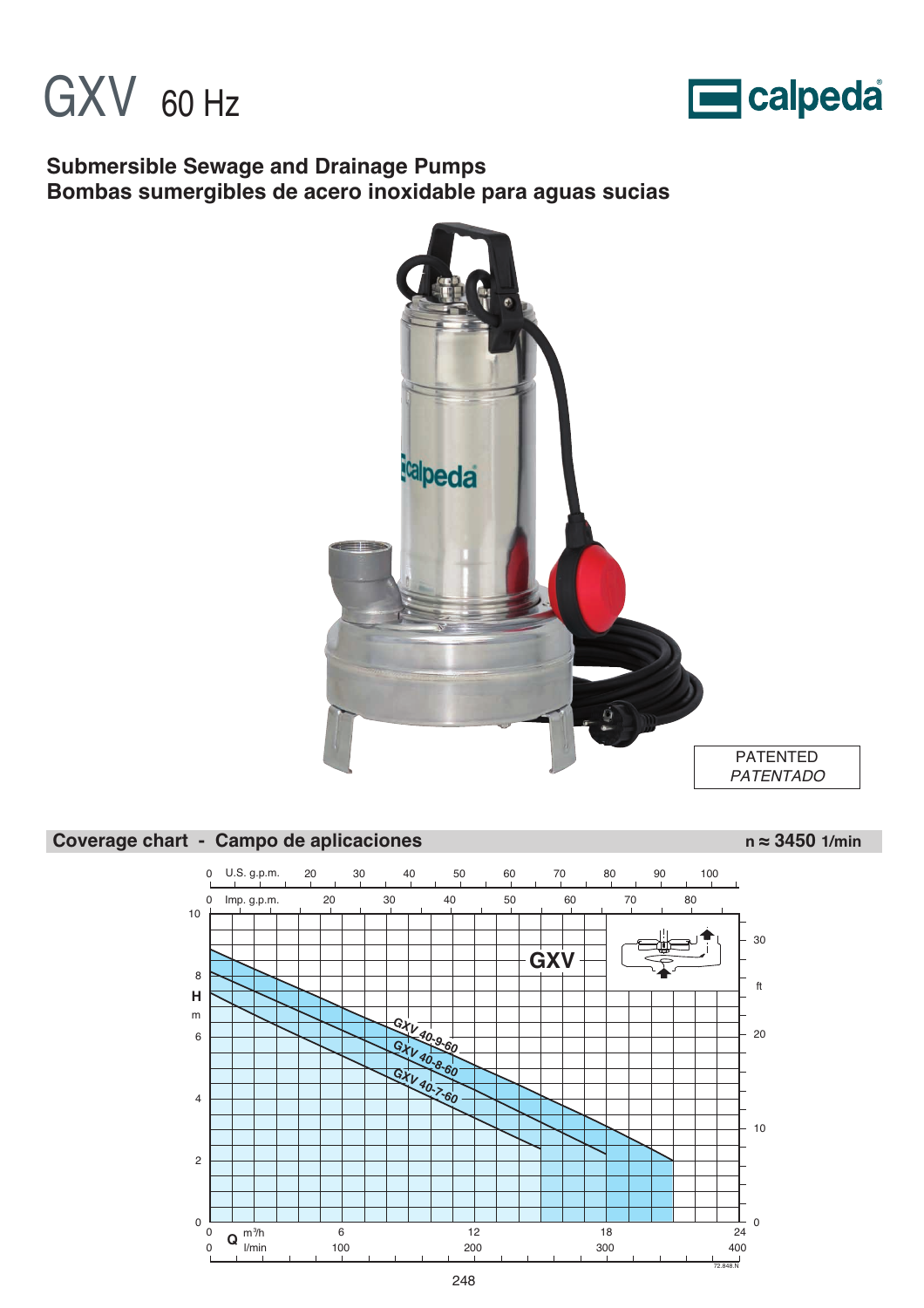# $\mathsf{G} \mathsf{X} \mathsf{V}$  60 Hz



#### **Construction**

Single-impeller submersible pumps in chrome-nickel stainless steel, with vertical delivery port.

**GXV**: with free-flow (vortex) impeller. Double shaft seal with interposed oil chamber.

#### **Applications**

For clean and dirty water, also containing solids up to 35 mm grain size. The GXV free-flow impeller construction is particularly suitable for liquids with a high solid content or with filamentous particles. This construction (with smooth surfaces in rolled-stainless steel and easy access for cleaning) is also suitable for certain uses in the food industry.

#### **Operating conditions**

Liquid temperature +5 °C to +35° C. Maximum immersion depth: 5 m. Minimum immersion depth: 248 mm. Continuous duty (with submerged motor).

#### **Motor**

2-pole induction motor, 60 Hz ( $n \approx 3450$  rpm).

**GXV**: three-phase 220 V; three-phase 380 V; three-phase 440 V;. Cable: H07RN-F, length 10 m, without plug.

**GXVM**: single-phase 110 V, 127 V, 220 V, with float switch with thermal protector only 220V. Incorporated capacitor only 220V. Cable: H07RN-F, length 10 m, with plug CEI-UNEL 47166.

Insulation class F. Protection IP X8 (for continuous immersion) Triple impregnation humidity-proof dry winding. Constructed in accordance with: EN 60034-1; EN 60335-1, EN 60335-2-41.

#### **Other features on request**

- Other voltages.
- Other mechanical seal.
- Cable length 20 m.
- Motor suitable for operation with frequency converter
- Three-phase pumps with incorporated float switch.

#### **Ejecución**

Bombas monorodete sumergible de acero inoxidable al níquel-cromo, con boca de impulsión vertical.

**GXV**: con rodete tipo vortex.

Cierre mecánico doble en cámara de aceite protegidos contra el funcionamiento en seco.

#### **Aplicaciones**

Para aguas limpias y para aguas sucias con cuerpos sólidos hasta un diámetro de 35 mm. La ejecución GXV con rodete tipo vortex, es particularmente adecuada para líquidos con un elevado contenido de cuerpos sólidos o con fibras largas.

Esta ejecución (con superficie lisa de acero inoxidable laminado es fácilmente accesible para su limpieza) es válida también para algunas aplicaciones en la industria alimentaria.

#### **Límites de empleo**

Temperatura del líquidode +5 °C a +35° C. Profundidad de inmersión máxima: 5 m. Profundidad de inmersión mínima: 248 mm. Servicio continuo (con el motor sumergido).

#### **Motor**

Motor a inducción 2 polos, 60 Hz (n = 3450 1/min).

**GXV**: trifásico 220 V; trifásico 380 V; trifásico 440 V. Cable: H07RN-F, longitud 10 m, sin clavija.

**GXVM**: monofásico 110 V, 127 V, 220 V,

con interruptor de nivel, con protector térmico sólo para 220V. Con condensador incorporado sólo para 220V. Cable: H07RN-F, longitud 10 m, con clavija CEI-UNEL 47166.

Aislamiento clase F.

Protección IP X8 (para inmersión continua).

Bobinado en seco con triple impregnación resistente a la humedad.

Ejecución según: EN 60034-1; EN 60335-1, EN 60335-2-41.

#### **Otras ejecuciones bajo demanda**

- Otras tensiones.
- Otro sello mecánico.
- Longitud cable 20 m.
- Motor preparado al funcionamiento con convertidor de frecuencia.
- Bombas trifásicas con interruptor de flotador incorporado.

#### **Materials**

| Component                                                               | Material                                          |
|-------------------------------------------------------------------------|---------------------------------------------------|
| Pump casing<br>Casing cover<br>Impeller<br>Motor jacket<br>Jacket cover | Chrome-nickel steel<br>1.4301 EN 10088 (AISI 304) |
| Handle                                                                  | Polypropylene (with frame in AISI 304)            |
| Shaft                                                                   | Cr-Ni steel 1.4301 EN 10088 (AISI 304)            |
| Mechanical seal: upper<br>lower                                         | Ceramic alumina/Carbon/NBR                        |
| Seal lubrication oil                                                    | Oil for food/pharmaceutical machinery             |

#### **Materiales**

| Componentes                                          | Material                                        |
|------------------------------------------------------|-------------------------------------------------|
| Cuerpo bomba                                         |                                                 |
| Rodete                                               |                                                 |
| Camisa motor                                         | Acero al cromo-níchel                           |
| Tapa camisa                                          | 1.4301 EN 10088 (AISI 304)                      |
| Tapa del cuerpo                                      |                                                 |
| Asa transporte                                       | Polipropileno (con un núcleo de AISI 304)       |
| Eje                                                  | Acero al Cr-Ní 1.4301 EN 10088 (AISI 304)       |
| Sello mecánico: superior<br>Sello mecánico: inferior | Cerámica alúmina/Carbón/NBR                     |
| Aceite lubrif, sello                                 | Aceite blanco para uso alimentario farmacéutico |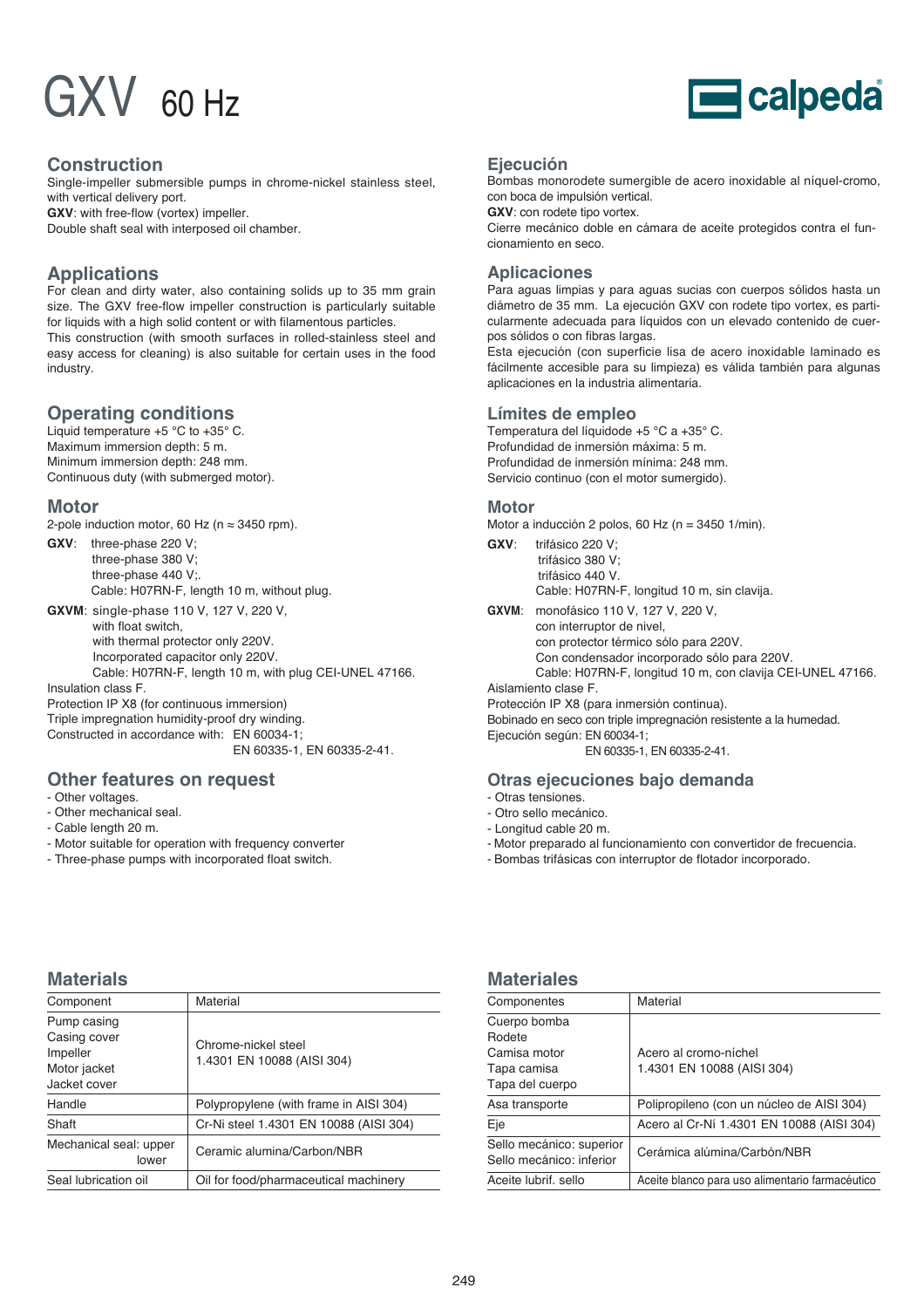## GXV 60 Hz



#### **Performance - Prestaciones**

| $n \approx 3450$ rpm |
|----------------------|
|----------------------|

| $3\sim$     | 1∼           | P <sub>2</sub> |                | m <sup>3</sup> /h | 0   |     |     |     | 12<br>c | 15  | 18  | 21          |
|-------------|--------------|----------------|----------------|-------------------|-----|-----|-----|-----|---------|-----|-----|-------------|
|             |              | kW             | <b>HP</b>      | U<br>l/min        | 0   | 50  | 100 | 150 | 200     | 250 | 300 | 350         |
| GXV 40-7-60 | GXVM 40-7-60 | 0,55           | 0,75           |                   | 7.4 | 6.4 | 5.4 | 4.4 | 3.4     | 2,4 |     |             |
| GXV 40-8-60 | GXVM 40-8-60 | 0,75           |                | H <sub>m</sub>    | 8,1 | 7.2 | 6.2 | 5.3 | 4.3     | 3,3 | 2,2 |             |
| GXV 40-9-60 | GXVM 40-9-60 | 0,9            | $^{\prime}$ .2 |                   | 8,8 | 8.' | 6.9 | 6   | 5,      | 4.2 | 3,2 | $\sim$<br>∼ |

P<sup>2</sup> Rated motor power output. Potencia nominal del motor.

Kinematic viscosity ν = max 20 mm²/sec. Viscosidad cinemática ν = max 20 mm²/sec. Density  $\rho$  = 1000 kg/m $^{\rm 3}$ Densidad ρ = 1000 kg/m $^{\rm 3}$ .

Tolerances according to UNI EN ISO 9906:2012. Tolerancias según UNI EN ISO 9906:2012.

### **Rated currents - Intensidades nominales**

|                | single-phase - monofásico 1 $\sim$ |                         |                       |                 |      |                       |                |                            |                          |                          |       |      | three-phase - trifásico |       |       |       |                |       |
|----------------|------------------------------------|-------------------------|-----------------------|-----------------|------|-----------------------|----------------|----------------------------|--------------------------|--------------------------|-------|------|-------------------------|-------|-------|-------|----------------|-------|
| P <sub>2</sub> |                                    | 220 V<br>127 V<br>110 V |                       |                 |      |                       |                | $3 \sim$<br>P <sub>2</sub> |                          |                          |       |      |                         |       |       |       |                |       |
|                |                                    |                         | Capacitor<br>Condens. | Cable<br>Cable  |      | Capacitor<br>Condens. | Cable<br>Cable |                            | Capacitor<br>Condens.    | Cable<br>Cable           |       |      |                         | 220 V | 380 V | 440 V | Cable<br>Cable |       |
| kW             | НP                                 | IN A                    |                       | 450 Vc H07RN-FI | In A |                       | 250 Vc H07RN-F | IN A                       | 250 Vc                   | H07RN-F                  | la/In | kW   | HP                      | IN A  | IN A  | IN A  | H07RN-F        | IA/IN |
| 0,55           | 0.75                               | 5.5                     | 16 $\mu$ F            | 3G1             | 9,5  | 70 µF                 | 3G1.5          | 11                         | 80 uF                    | 3G2.5                    | 3,3   | 0.55 | 0.75                    | 3.3   | 9. ،  | .6    | 4G1            |       |
| 0,75           |                                    |                         | $25 \mu F$            | 3G1             | 10,4 | 80 uF                 | 3G2.5          |                            | $\overline{\phantom{a}}$ |                          | 3.6   | 0.75 |                         | 4.3   | 2.5   | 2.2   | 4G1            | 4.2   |
| 0,9            | - 2                                | 6.5                     | $25 \mu F$            | 3G1             | 11.3 | $80 \mu F$            | 3G2.5          |                            | $\overline{\phantom{a}}$ | $\overline{\phantom{a}}$ | 3,3   | 0.9  | റ                       | 4.6   | 2.7   | 2.3   | 4G1            | 3,9   |

P2 Rated motor power output. Potencia nominal del motor. IA/IN D.O.L. starting current / Rated current Intensidad de arranque / Intensidad nominal

#### **Dimensions and weights - Dimensiones y pesos**





| <b>TYPE</b>    |     | mm                       | $kq^{(1)}$ |      |             |  |
|----------------|-----|--------------------------|------------|------|-------------|--|
| TIPO           | fM  | $\ln \max \ln \min \log$ |            |      | <b>GXVM</b> |  |
| GXV(M) 40-7-60 | 433 | 508                      | 248        | 10.1 | 11.7        |  |
| GXV(M) 40-8-60 | 458 | 533                      | 273        | 11.7 | 13.2        |  |
| GXV(M) 40-9-60 | 458 | 533                      | 273        | 11.7 | 13.2        |  |

(1) With cable length: 10 m

Con longitud de cable: 10 m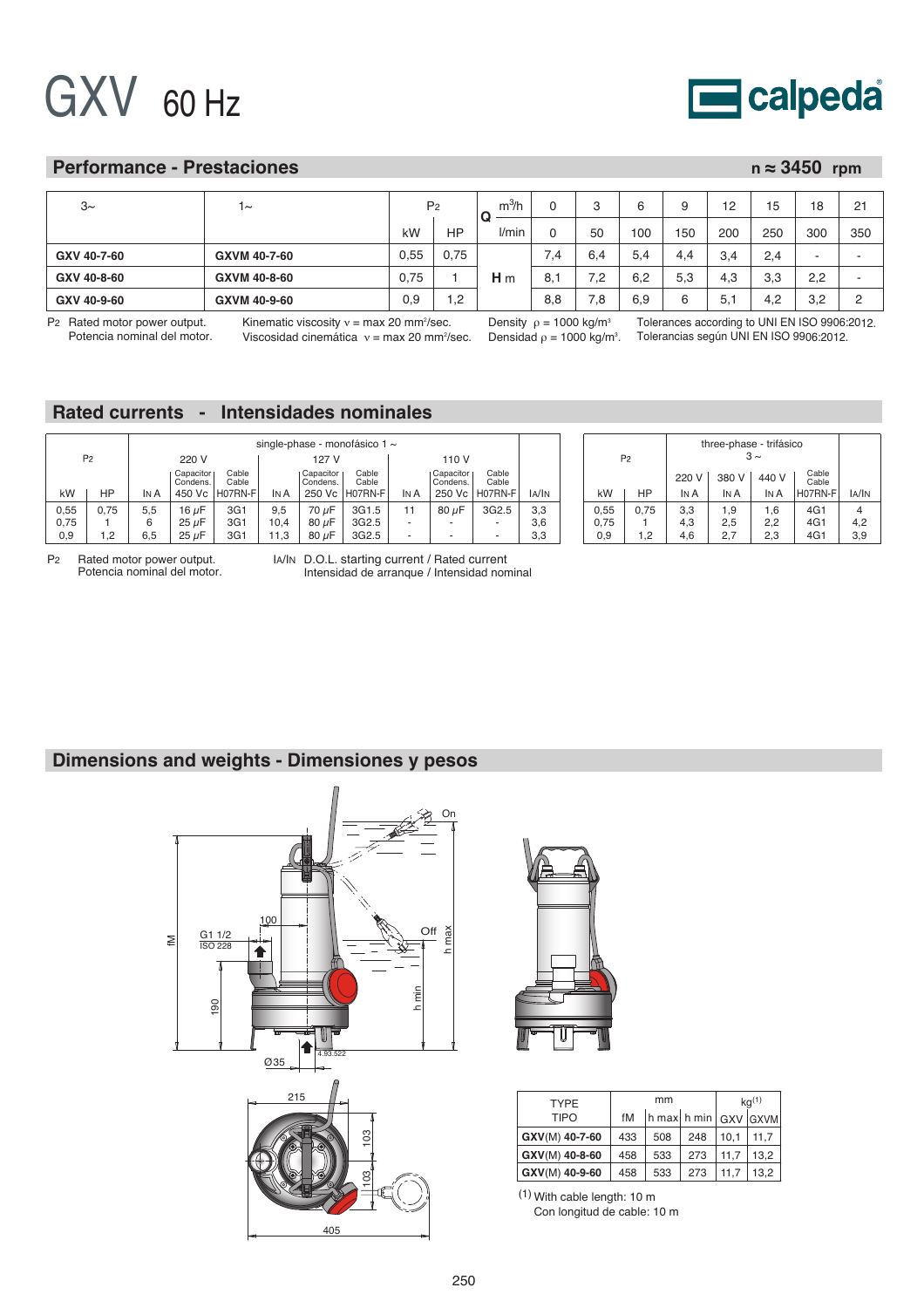## GXV 60 Hz



#### **Installation examples - Ejemplo de instalacion**





**Transportable installation Instalación transportable**



### **Connection examples - Ejemplos de conexión**



Pump with hosetail seat and clamp (locally available)

Bomba con manguera y banda (Disponible en el mercado)



Pump with pipe screwed into the delivery port

Bomba con tubería roscada en la boca



Pump with pipe and union (locally available)

Bomba con manguera y la boquilla (Disponible en el mercado)